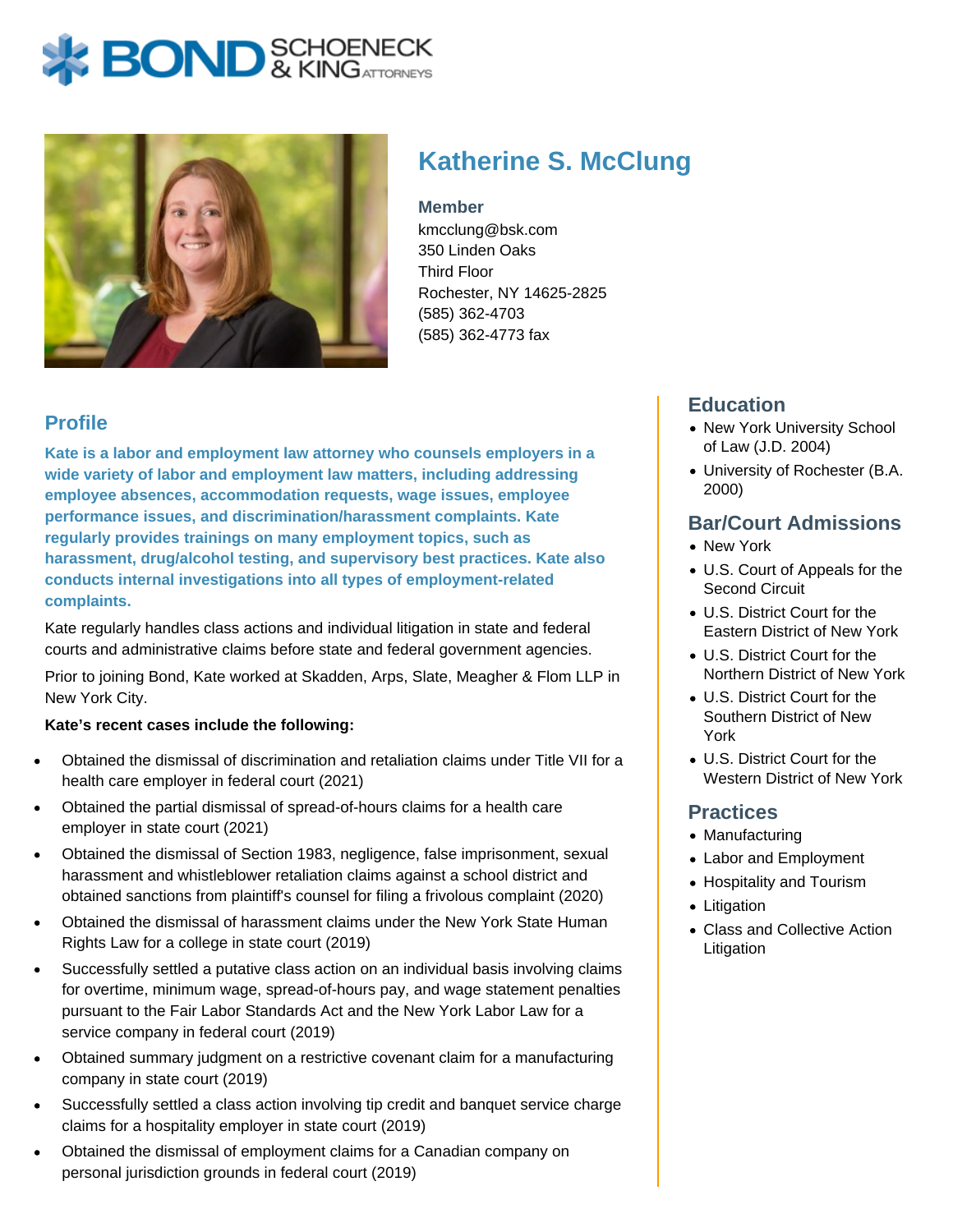

- Successfully settled a collective action for overtime claims (including meal breaks) under the Fair Labor Standards Act for a school district in federal court (2019)
- Obtained the dismissal of discrimination claims under Title VII of the Civil Rights Act and the Americans with Disabilities Act for a college in federal court (2019)
- Successfully settled a class action for meal break and overtime claims under the Fair Labor Standards Act and the New York Labor Law for a health care employer in federal court (2019)
- Obtained summary judgment on a claim arising out of a collective bargaining agreement for a manufacturing company in federal court (2019)
- Successfully settled a putative class action on an individual basis involving overtime claims under the New York Labor Law for a retail company in state court (2019)
- Obtained the denial of class certification of claims under the New York Labor Law (including the Wage Theft Prevention Act) and the Wage Parity Act for a health care employer in federal court (2018)
- Obtained the dismissal of claims for sexual harassment, intentional infliction of emotional distress, negligence and Section 740 whistleblower retaliation for a school district in state court (2018)
- Successfully settled a class action involving claims for banquet service charges and uniform maintenance pay under the New York Labor Law for a hospitality employer in state court (2018)
- Obtained the dismissal of discrimination claims under Title VII of the Civil Rights Act for a hospitality employer in federal court (2018)
- Obtained the dismissal of claims for uniform maintenance pay under the Fair Labor Standards Act for a school district in federal court (2018)
- Successfully settled a putative class action on an individual basis involving claims for banquet service charges, tip credits, pay notice penalties, and wage statement penalties pursuant to the Fair Labor Standards Act and the New York Labor Law for a hospitality employer in federal court (2017)
- Obtained the dismissal of Wage Theft Prevention Act claims for a hospitality employer in federal court (2017)
- Successfully settled a class action for claims involving banquet service charges under the New York Labor Law for a hospitality employer in state court (2017)
- Obtained affirmance of the dismissal of discrimination claims under Title VII of the Civil Rights Act for a manufacturing company in federal court (2016)
- Successfully settled a putative class action on an individual basis involving claims for minimum wage, overtime, spread-of-hours pay, gratuities, pay notice penalties, wage statement penalties, and uniform maintenance pay under the Fair Labor Standards Act and the New York Labor Law for a hospitality employer in state court (2016)
- Obtained the dismissal of retaliation claims under Title VII of the Civil Rights Act and the Equal Pay Act for a manufacturing company in federal court (2015)
- Obtained significant limitations to a conditionally certified collective action for overtime claims under the Fair Labor Standards Act for a marketing company in federal court (2014)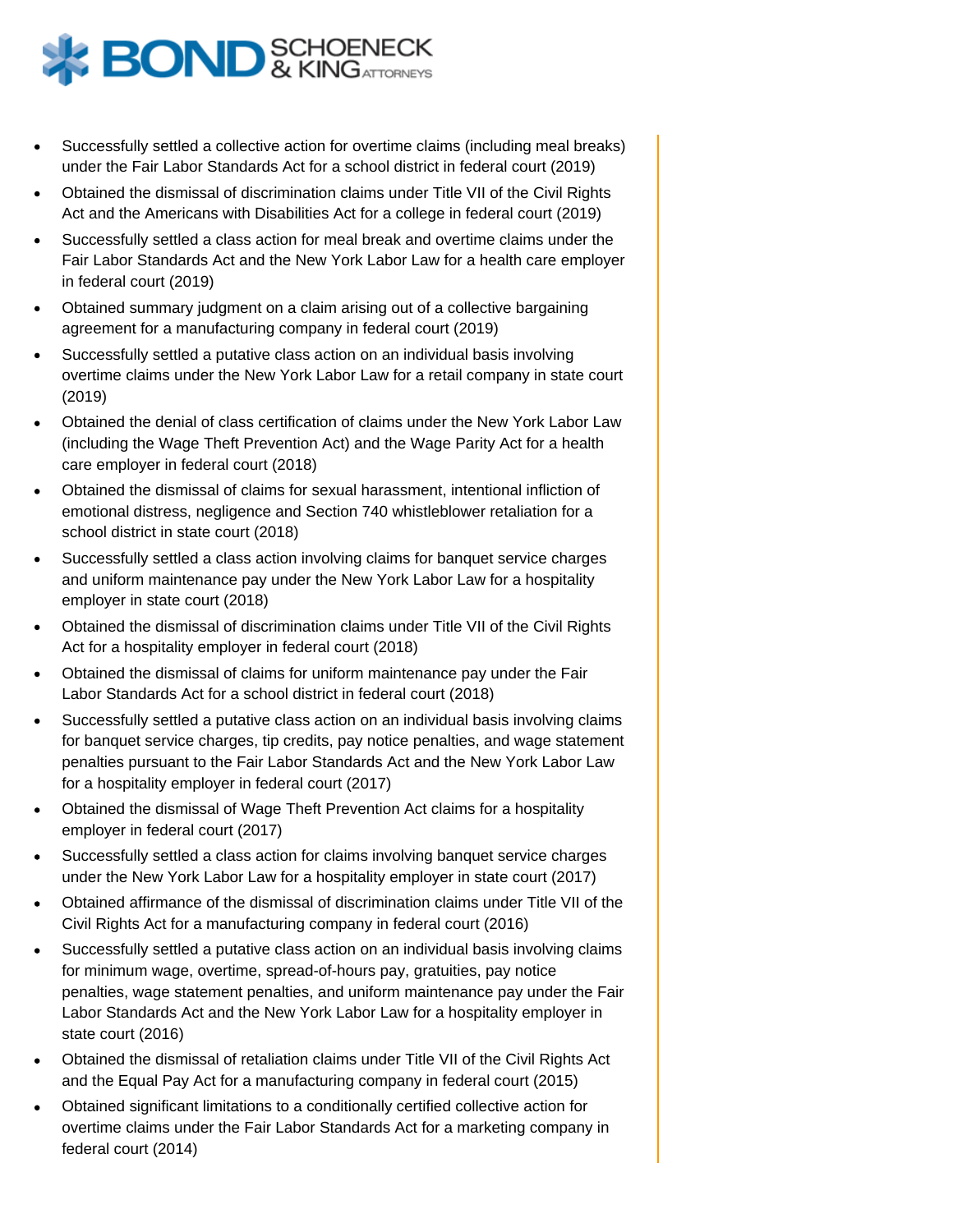

- Obtained the dismissal of claims for assault, battery, intentional infliction of emotional distress, and Section 740 whistleblower retaliation for a retail employer in state court (2014)
- Obtained the dismissal of discrimination claims pursuant to Title VII of the Civil Rights Act and the Equal Pay Act for a health care employer in federal court (2014)
- Obtained the dismissal of New York Labor Law claims and a prima facie tort claim for a health care employer in state court (2014)
- Obtained the dismissal of discrimination claims under Title VII of the Civil Rights Act and the Age Discrimination in Employment Act for a retail employer in federal court (2014)

#### **Honors & Affiliations**

- Listed in:
	- $\circ$ The Best Lawyers in America®, Employment Law - Management; Litigation - Labor and Employment, 2019-2022
	- $\circ$ New York Super Lawyers®, Employment & Labor, 2018-2021
	- Upstate New York Rising Star, Employment & Labor, 2015
- ATHENA International Young Professional Award Finalist, Greater Rochester Chamber of Commerce, 2022
- Employment Law Trailblazer Award, National Law Journal, 2020
- $\circ$ One of only 25 attorneys selected nationwide for this award
- Excellence in Law: Top Women in Law, The Daily Record, 2020
- Women of Excellence, Rochester Business Journal, 2018
- New York State Bar Association, Empire State Counsel Honoree, 2013-2015
- Forty Under 40 Award, Rochester Business Journal, 2014
- Skadden Distinguished Pro Bono Publico Service Award, 2009
- Women's Bar Association of the State of New York, Rochester Delegate, 2014- 2016
- Greater Rochester Association for Women Attorneys, Board of Directors, 2014- 2016; Chair of the Women's Connections Committee, 2018-2019
- Monroe County Bar Association
- New York State Bar Association

#### **Representative Publications**

- Quoted in "#MeToo is changing HR approach," The Daily Record, March 21, 2018
- Quoted in "Major changes for OT New federal rules to affect most employers," Rochester Business Journal, May 20, 2016
- "How Protected is Your Business From Social Media Litigation," Rochester Business Journal, June 16, 2014
- "Crime and Punishment: Avoiding Punishment for Inquiries into Criminal Convictions and Arrests," Rochester Business Alliance, May/June 2014